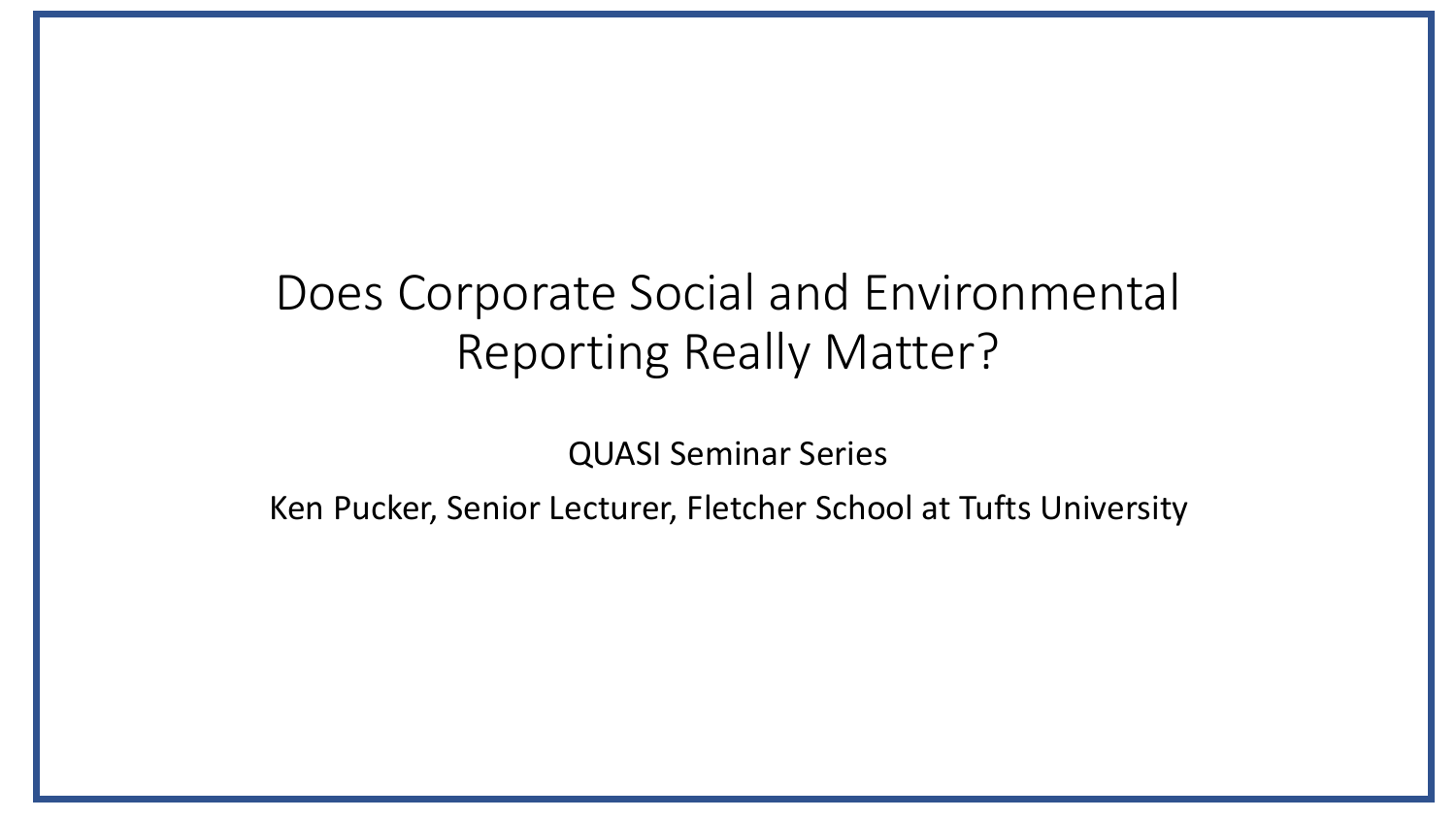"Overselling Sustainability Reporting: We're Confusing Output with Impact," HBR

#### **Growing CO<sub>2</sub> Levels Despite Heightened Attention**

The dramatic increase in corporate reporting on social and environmental performance hasn't curbed carbon emissions.



- More than 90% of public companies provide CSR reports…and
- Sustainability reporting instruments up 60% over the past 5 years
- Yet…only 1 in 5 public companies reports on its full emissions profile\*
- And..less than 1% of companies report allocations vs. planetary boundaries

Source: Global Reporting Initiative; Worldometer

\* CDP findings<https://www.esgtoday.com/cdp-only-a-third-of-corporate-emissions-reduction-targets-are-credible/>

<sup>•</sup> Not dispositive. Yet, true.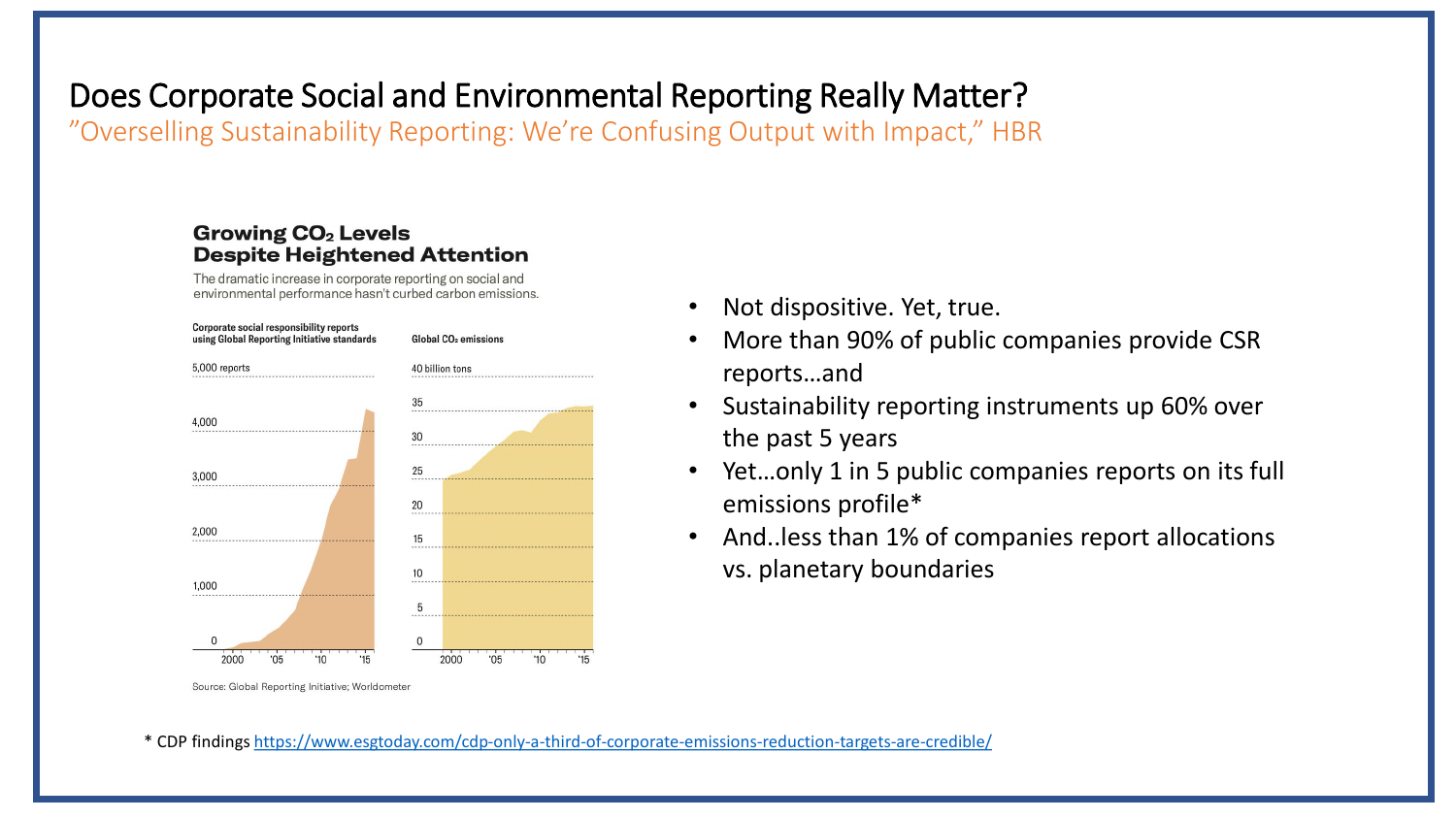Timberland's Progress



Scope 1: Direct Emissions Scope 2: Indirect Emissions Scope 3: Air Travel and SIS stores Target



Source: Timberland: responsibility.timberland.com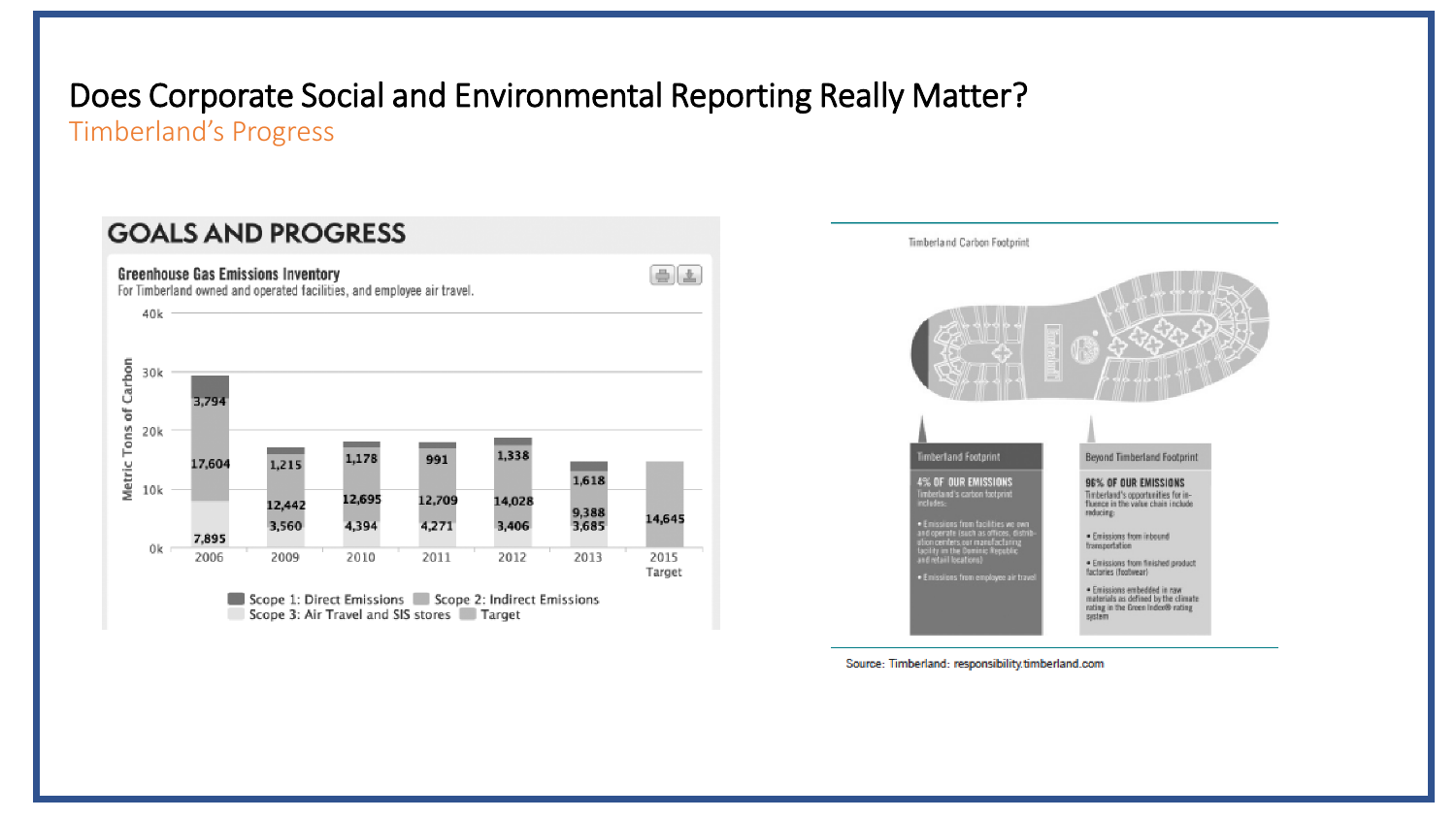Why So Little Progress?

- It's hard and complex
- Shareholder / corporate priorities
- Data utility

| The Challenge of Tracking Scope 3 Emissions |  |
|---------------------------------------------|--|
|---------------------------------------------|--|

Assessing a firm's scope 3 greenhouse gas emissions-those outside its direct control and unrelated to its purchased electricity-is a monumental task. For Timberland it would mean, in part, detailing the emissions generated by each supplier during the production and transport of some 30,000 product components annually.



Note: This diagram oversimplifies the challenge. Fully assessing scope 3 emissions also requires data on the consumer-care and end-of-life phases of products (for example, the emissions<br>generated when a garment is tumble d

| <b>The Terminal</b><br><b>Bloomberg Professional Services</b> |            |
|---------------------------------------------------------------|------------|
| <b>Company</b>                                                | <b>GhG</b> |
| <b>VFC</b>                                                    | 112.3      |
| Adidas                                                        | 26.8       |
| <b>Nike</b>                                                   | 317.4      |
| Columbia                                                      | 400.1      |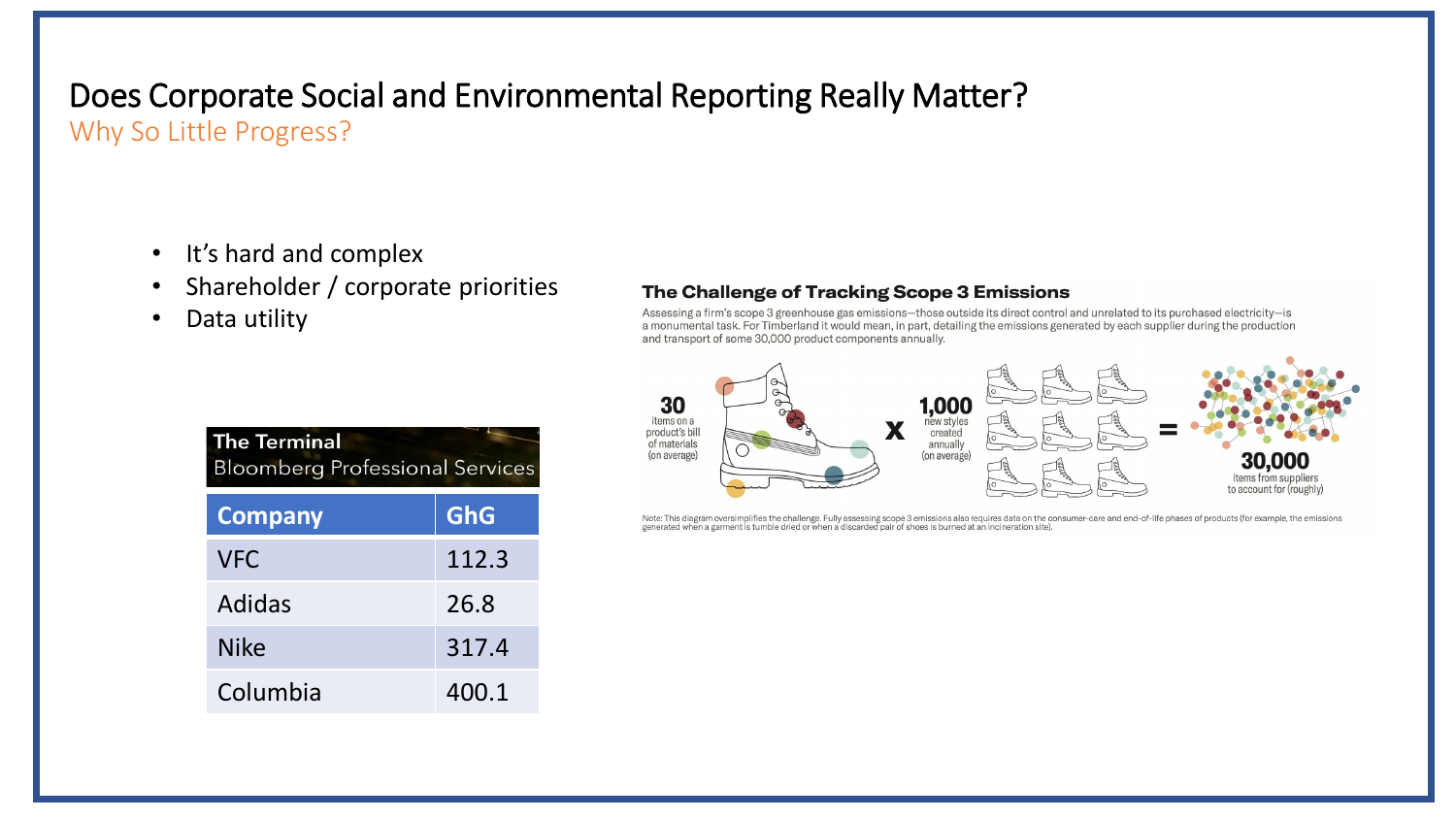What About Mandatory Reporting?

- Point of purchase calorie disclosure
- Dodd Frank: Pay Ratio: 2017: 312:1 2021: 351:1
- GHGRP: US Electric Power Plants



Point of Purchase Calorie Labelling Has Little Influence on Calories Ordered Regardless of Body Mass Index, Sarah Rendell and Charles Swencionis The Real Effects of Mandatory CSR Disclosure on Emissions: Evidence from the Greenhouse Gas Reporting Program [Lavender Yang,](https://www.nber.org/people/lavender_yang) [Nicholas Z. Muller](https://www.nber.org/people/nicholas_muller) & [Pierre Jinghong Liang](https://www.nber.org/people/pierre_jinghong_liang)